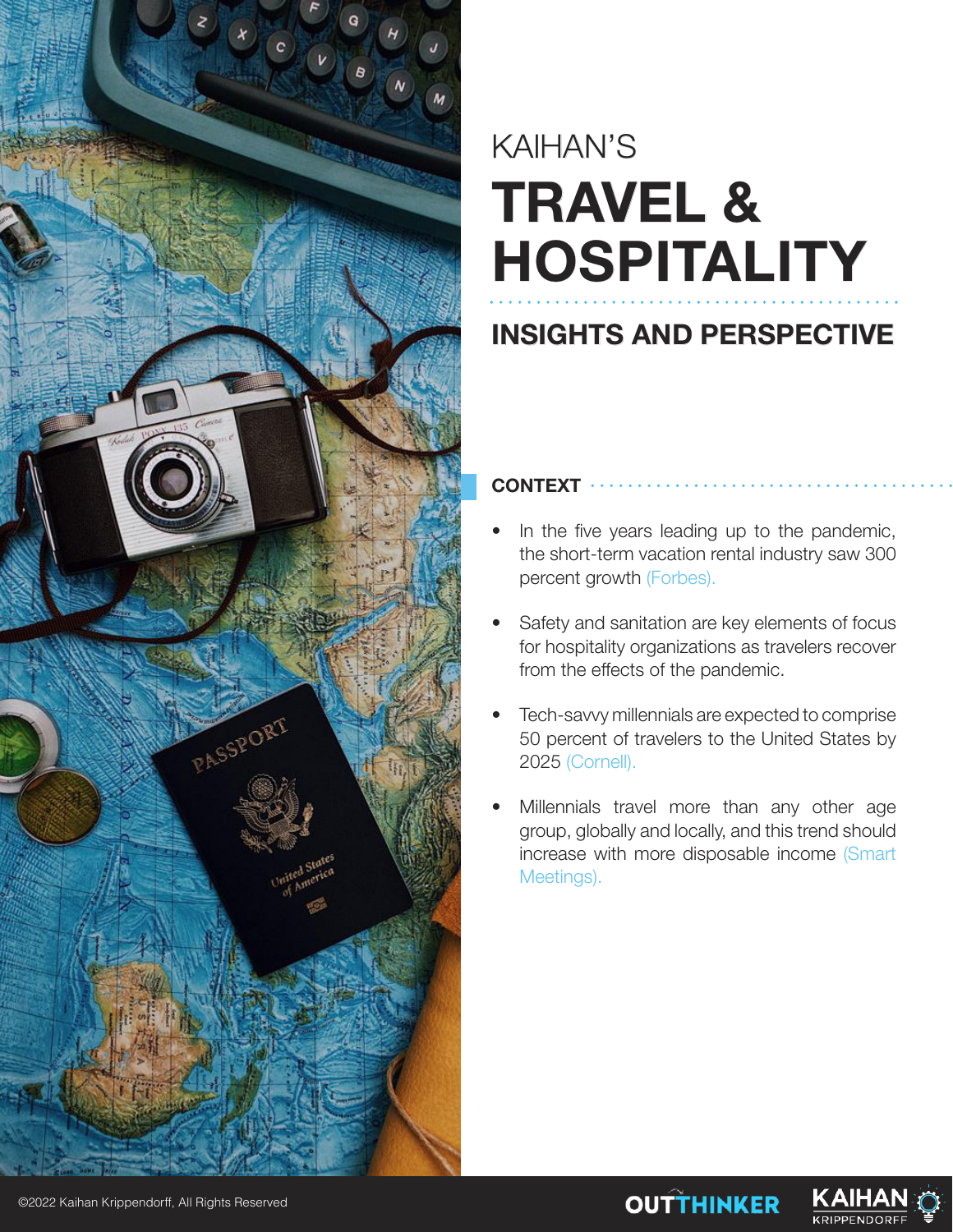#### **TRENDS**

#### **1. Smart Accommodation**

- During the pandemic, companies that outfitted their hotels, rentals, and other destinations with contactless technology excelled. As consumer safety and sanitary expectations grow, companies must rise to the challenge by innovating upon normalized accommodations.
- Remote check-in is already growing globally (Forbes). IoT-driven hospitality elements integrated in mobile devices allow devices to behave as keycards, thermostats, and television remotes, among other potential applications (Fast Company).
- Additionally, biometric implementation as a form of authorization, privacy, and security for travelers is a potential growth area. Smart accommodation strategies must simplify the travelling process by eliminating stress points and increasing privacy and security.
- Airbnb's "Arrival Guide" gives travelers a short, interactive checklist for travel and arrival at their rental in a convenient, intuitive way (Airbnb).

#### **2. Technology**

- Personalized hospitality is becoming more important than ever, but productivity is still highly important in the industry.
- Organizations should seek ways to reduce redundant tasks assigned to hotel staff in order to expand their ability to offer personalized experiences to guests (Forbes). A new generation of travelers adventure independently, and with travel agencies on the decline, hospitality services must accentuate personalization (EHL).
- The hospitality robot "Relay," made by Savioke,

performs mundane, repetitive tasks such as delivery of drinks and clean towels to guests, freeing hotel staff from tasks that normally would take 10-15 minutes of their time (Smart Meetings).

• The "smart hotel" concept—with examples including the FlyZoo Hotel by Alibaba in China (Fast Company), Fast Hotels in Norway, and Place to Sleep Hotels in Finland (Place to Sleep)—capitalizing on automatable tasks and other technology applications, can effectively reduce active hotel staff to zero while still ensuring meaningful hospitality and accommodation is provided to guests.

#### **3. Responsibility**

- The pressures caused by the pandemic raised awareness on the side-effects of work and leisure travel. These changes were most notably seen in younger generations; millennials travel with a sense of minimalism, being keenly aware of how and where they spend money and how it impacts themselves and communities. Lavish travel is declining in this demographic.
- Travel and hospitality organizations should continue to develop sustainability initiatives in their hotels and locations. Avoiding single-use plastics, and reducing paper usage and food waste are just a few efforts organizations can make towards a more environmentally-friendly travel experience for guests (EHL).
- Redesigning living spaces with items made from responsibly sourced materials can increase guest satisfaction. Increasing options for the vegan population can attract a wider customer base. Enhancing accommodations with wellbeing in mind invites travelers who seek innovative wellness features (Smart Meetings).

**OUTTHINKER** 

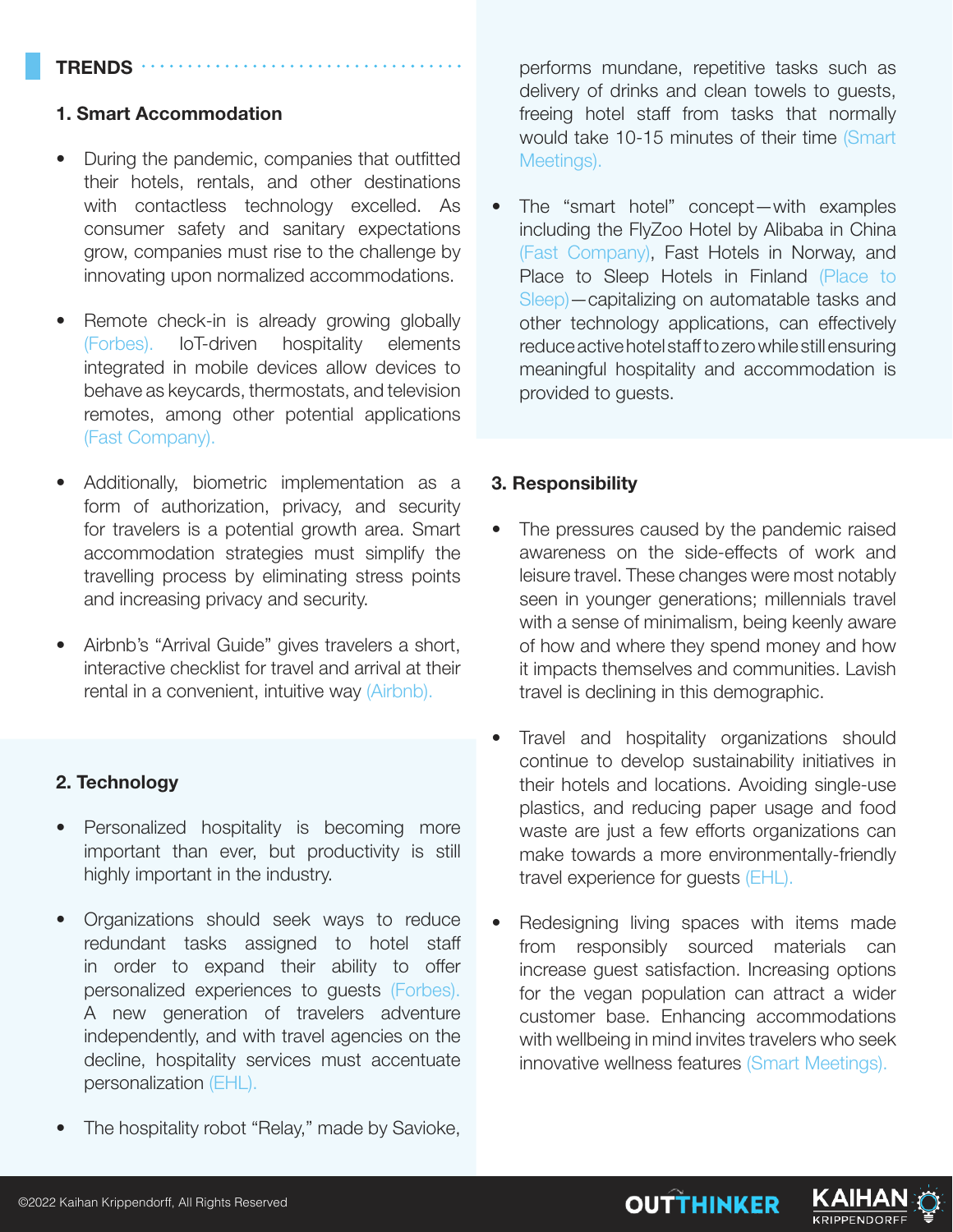#### **4. Traveler Behavior**

- Because of COVID restrictions, domestic tourism rates have accelerated. Perhaps due to the movement towards remote work, travelers seem to plan, purchase, and travel within a shorter time frame (Forbes).
- It is expected that vacations may be longer on average due to less constraints from conventional officebased work life.
- Travelers currently seek out local options due to the environmentally-friendly and budget-friendly nature of reduced-travel trips (EHL). Airbnb has capitalized on this shift by expanding its "Experiences" feature, which connects travelers with "local things to do," whether they are travelling or at home (Airbnb).
- Hipcamp is a camping booking site which expanded its reach by developing its booking platform to allow local landowners to rent out land to campers and even act as vendors for camping commodities such as food, rentals, and firewood (Fast Company).

**8PS**

| Leverage<br><b>Point</b> | "8Ps" of<br><b>Strategy</b>                                                               | <b>Opportunity</b><br>for Disruption | <b>Recommended Leverage Points</b>                                                                                                                                                                                                                                                                         |
|--------------------------|-------------------------------------------------------------------------------------------|--------------------------------------|------------------------------------------------------------------------------------------------------------------------------------------------------------------------------------------------------------------------------------------------------------------------------------------------------------|
| <b>Position</b>          | The travelers<br>you are<br>targeting and<br>their need that<br>you seek to<br>fulfill.   | 8                                    | What kind of travelers does your brand attract?<br>How can you position to meet the needs of new<br>$\bullet$<br>segments?<br>How is your brand viewed in lieu of shifting<br>$\bullet$<br>traveler behavior?                                                                                              |
| Product                  | The<br>experiences<br>you offer<br>and the<br>characteristics<br>that give them<br>value. | 6                                    | How can you enhance guest experiences through<br>personalization?<br>What elements of your experiences add value<br>beyond the moment itself?<br>How soon can you implement IoT to enhance<br>seamless, contactless accommodation?<br>How are you moving towards environmentally-<br>friendly experiences? |

**OUTTHINKER** 

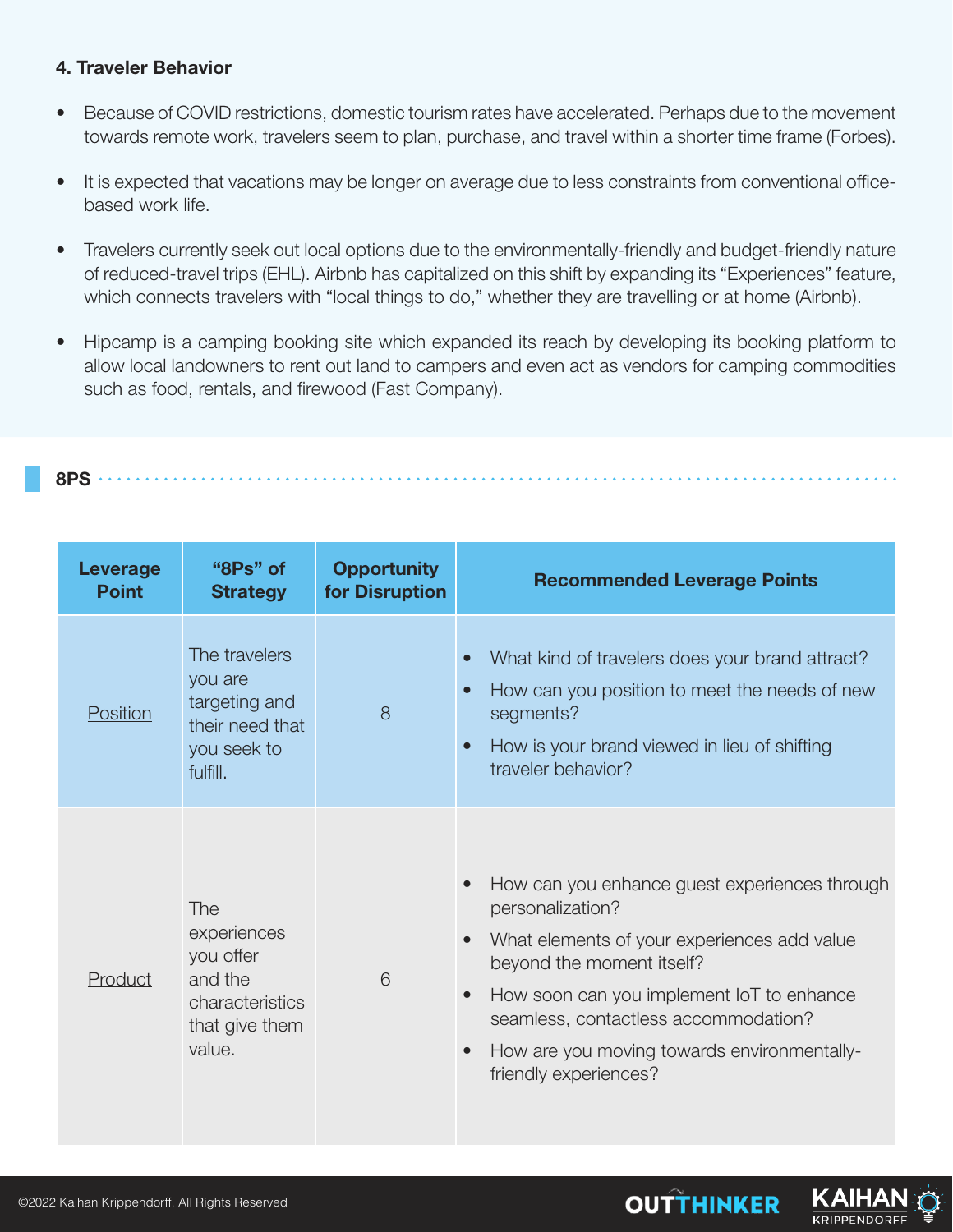| <b>Leverage</b><br><b>Point</b> | "8Ps" of<br><b>Strategy</b>                                                           | <b>Opportunity</b><br>for Disruption | <b>Recommended Leverage Points</b>                                                                                                                                                                                                                                                                                                                                                   |
|---------------------------------|---------------------------------------------------------------------------------------|--------------------------------------|--------------------------------------------------------------------------------------------------------------------------------------------------------------------------------------------------------------------------------------------------------------------------------------------------------------------------------------------------------------------------------------|
| Promotion                       | How you<br>connect and<br>communicate<br>with current<br>and potential<br>guests.     | $\overline{4}$                       | How can you communicate about your<br>environmental vision and mission to those who<br>care?<br>How do you foster loyalty through personalized<br>$\bullet$<br>interaction before, during, and after stays?                                                                                                                                                                          |
| Price                           | How travelers<br>pay to<br>experience,<br>stay, and go                                | 3                                    | What elements of value comprise your pricing?<br>$\bullet$<br>How do each of those elements satisfy the<br>varying needs of your customers?                                                                                                                                                                                                                                          |
| Placement                       | Where and<br>how travelers<br>can view,<br>research, and<br>reserve                   | 5                                    | Through which channels are travelers able to<br>discover more information about you? How can<br>you expand interactivity across the Web?<br>What touchpoints can you develop to appeal to a<br>$\bullet$<br>tech-savvy generation of travelers who discover,<br>research, and reserve online?                                                                                        |
| <b>Physical</b><br>Experience   | How the<br>experience<br>meets the<br>needs and<br>expectations<br>of the guest.      | $\overline{9}$                       | How do you meet environmental and<br>$\bullet$<br>sustainability expectations of your guests?<br>How can you implement IoT and automation to<br>$\bullet$<br>enhance hospitality experiences for guests?<br>Are your experiences vegan-friendly, inclusive,<br>$\bullet$<br>and environmentally responsible?                                                                         |
| Processes                       | The front-end<br>and back-end<br>operations<br>that affect<br>the guest<br>experience | 8                                    | What opportunities do you have to implement loT<br>$\bullet$<br>and automation to reduce task redundancy for<br>staff?<br>What operational shifts can you make to<br>$\bullet$<br>implement environmentally-friendly processes<br>and products in your facilities?<br>How can you adapt your reservation system to<br>$\bullet$<br>prioritize guest needs over downright efficiency? |

**OUTTHINKER** 

KAIHAN